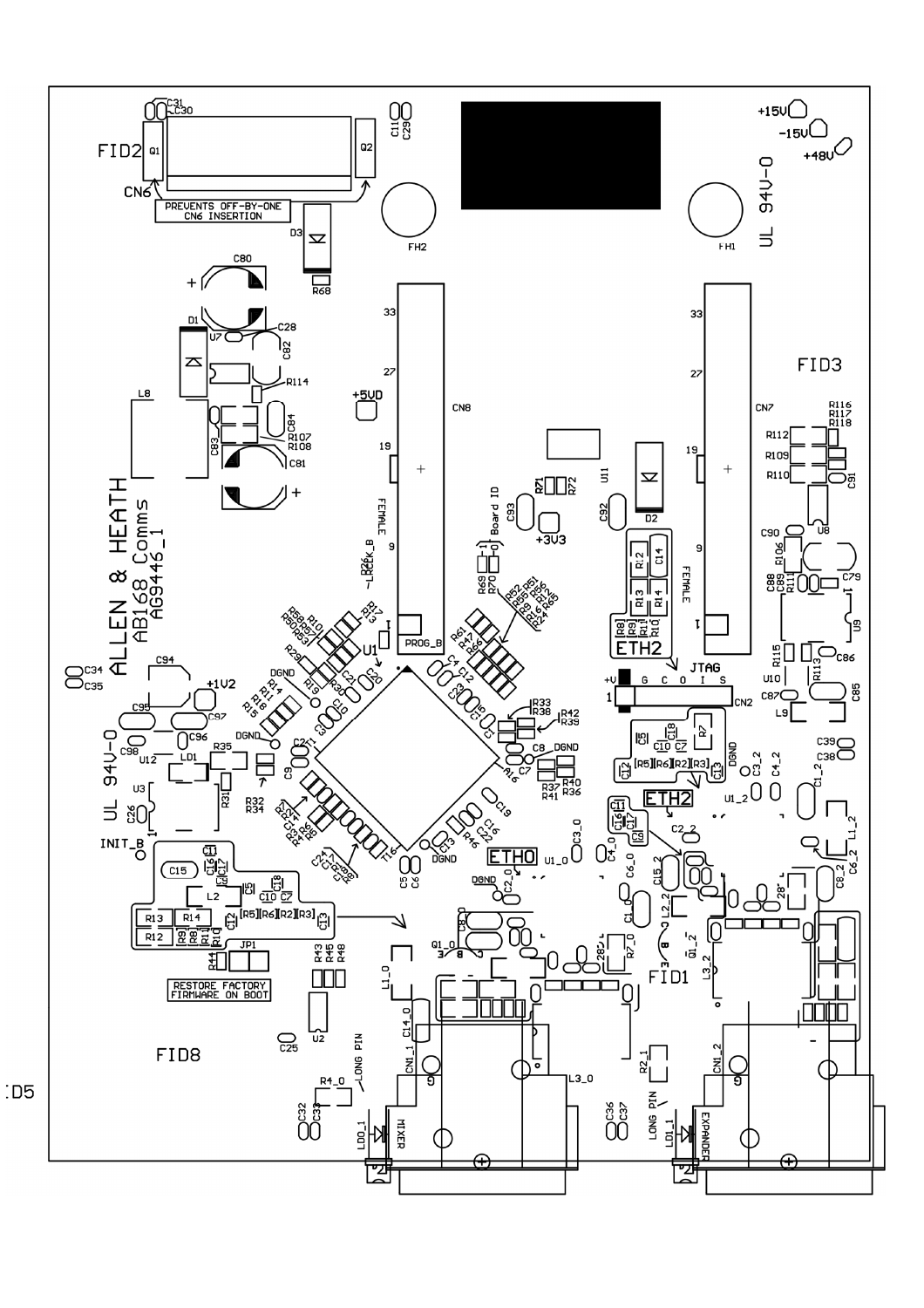| Designator         | Description                                      |
|--------------------|--------------------------------------------------|
| C1                 | CAPACITOR CERAMIC SMD0402 100N 16V (AF6674)      |
| $C1_0$             | CAPACITOR CERAMIC SMD0805 10UF X7R 6.3V (AF8253) |
| $C1_2$             | CAPACITOR CERAMIC SMD0805 10UF X7R 6.3V (AF8253) |
| C <sub>2</sub>     | CAPACITOR CERAMIC SMD0402 100N 16V (AF6674)      |
| $C2_0$             | CAPACITOR CERAMIC SMD0402 100N 16V (AF6674)      |
| C2 <sub>2</sub>    | CAPACITOR CERAMIC SMD0402 100N 16V (AF6674)      |
| C <sub>3</sub>     | CAPACITOR CERAMIC SMD0402 100N 16V (AF6674)      |
| $C3_0$             | CAPACITOR CERAMIC SMD0402 100N 16V (AF6674)      |
| C3 <sub>2</sub>    | CAPACITOR CERAMIC SMD0402 100N 16V (AF6674)      |
| C4                 | CAPACITOR CERAMIC SMD0402 100N 16V (AF6674)      |
| C40                | CAPACITOR CERAMIC SMD0402 100N 16V (AF6674)      |
| $C4_2$             | CAPACITOR CERAMIC SMD0402 100N 16V (AF6674)      |
| C <sub>5</sub>     | CAPACITOR CERAMIC SMD0402 100N 16V (AF6674)      |
| $C5_0$             | CAPACITOR CERAMIC SMD0402 100N 16V (AF6674)      |
| C5 <sub>2</sub>    | CAPACITOR CERAMIC SMD0402 100N 16V (AF6674)      |
| C6                 | CAPACITOR CERAMIC SMD0402 100N 16V (AF6674)      |
| $C6_0$             | CAPACITOR CERAMIC SMD0402 100N 16V (AF6674)      |
| $C6_2$             | CAPACITOR CERAMIC SMD0402 100N 16V (AF6674)      |
| C7                 | CAPACITOR CERAMIC SMD0402 100N 16V (AF6674)      |
| $C7_0$             | CAPACITOR CERAMIC SMD0402 10N X7R 16V (AF8252)   |
| C7 <sub>2</sub>    | CAPACITOR CERAMIC SMD0402 10N X7R 16V (AF8252)   |
| C8                 | CAPACITOR CERAMIC SMD0402 100N 16V (AF6674)      |
| $C8_0$             | CAPACITOR CERAMIC SMD0805 10UF X7R 6.3V (AF8253) |
| $C8_2$             | CAPACITOR CERAMIC SMD0805 10UF X7R 6.3V (AF8253) |
| C <sub>9</sub>     | CAPACITOR CERAMIC SMD0402 100N 16V (AF6674)      |
| $C9_0$             | CAPACITOR CERAMIC SMD0402 100N 16V (AF6674)      |
| C9 <sub>2</sub>    | CAPACITOR CERAMIC SMD0402 100N 16V (AF6674)      |
| C10                | CAPACITOR CERAMIC SMD0402 100N 16V (AF6674)      |
| $C10$ <sub>0</sub> | CAPACITOR CERAMIC SMD0402 10N X7R 16V (AF8252)   |
| $C10_2$            | CAPACITOR CERAMIC SMD0402 10N X7R 16V (AF8252)   |
| C11                | CAPACITOR CERAMIC SMD0402 100N 16V (AF6674)      |
| $C11_0$            | CAPACITOR CERAMIC SMD0402 100N 16V (AF6674)      |
| $C11_2$            | CAPACITOR CERAMIC SMD0402 100N 16V (AF6674)      |
| C12                | CAPACITOR CERAMIC SMD0402 100N 16V (AF6674)      |
| $C12_0$            | CAPACITOR CERAMIC SMD0402 100N 16V (AF6674)      |
| C12 <sub>2</sub>   | CAPACITOR CERAMIC SMD0402 100N 16V (AF6674)      |
| C13                | CAPACITOR CERAMIC SMD0402 100N 16V (AF6674)      |
| $C13_0$            | CAPACITOR CERAMIC SMD0402 100N 16V (AF6674)      |
| C13 <sub>2</sub>   | CAPACITOR CERAMIC SMD0402 100N 16V (AF6674)      |
| C14                | CAPACITOR CERAMIC SMD0402 100N 16V (AF6674)      |
| $C14_0$            | CAPACITOR CERAMIC SMD1206 1N0 1KV (AF5239)       |
| $C14_2$            | CAPACITOR CERAMIC SMD1206 1N0 1KV (AF5239)       |
| C15                | CAPACITOR CERAMIC SMD0402 100N 16V (AF6674)      |
| $C15_0$            | CAPACITOR CERAMIC SMD0805 10UF X7R 6.3V (AF8253) |
| $C15_2$            | CAPACITOR CERAMIC SMD0805 10UF X7R 6.3V (AF8253) |
|                    |                                                  |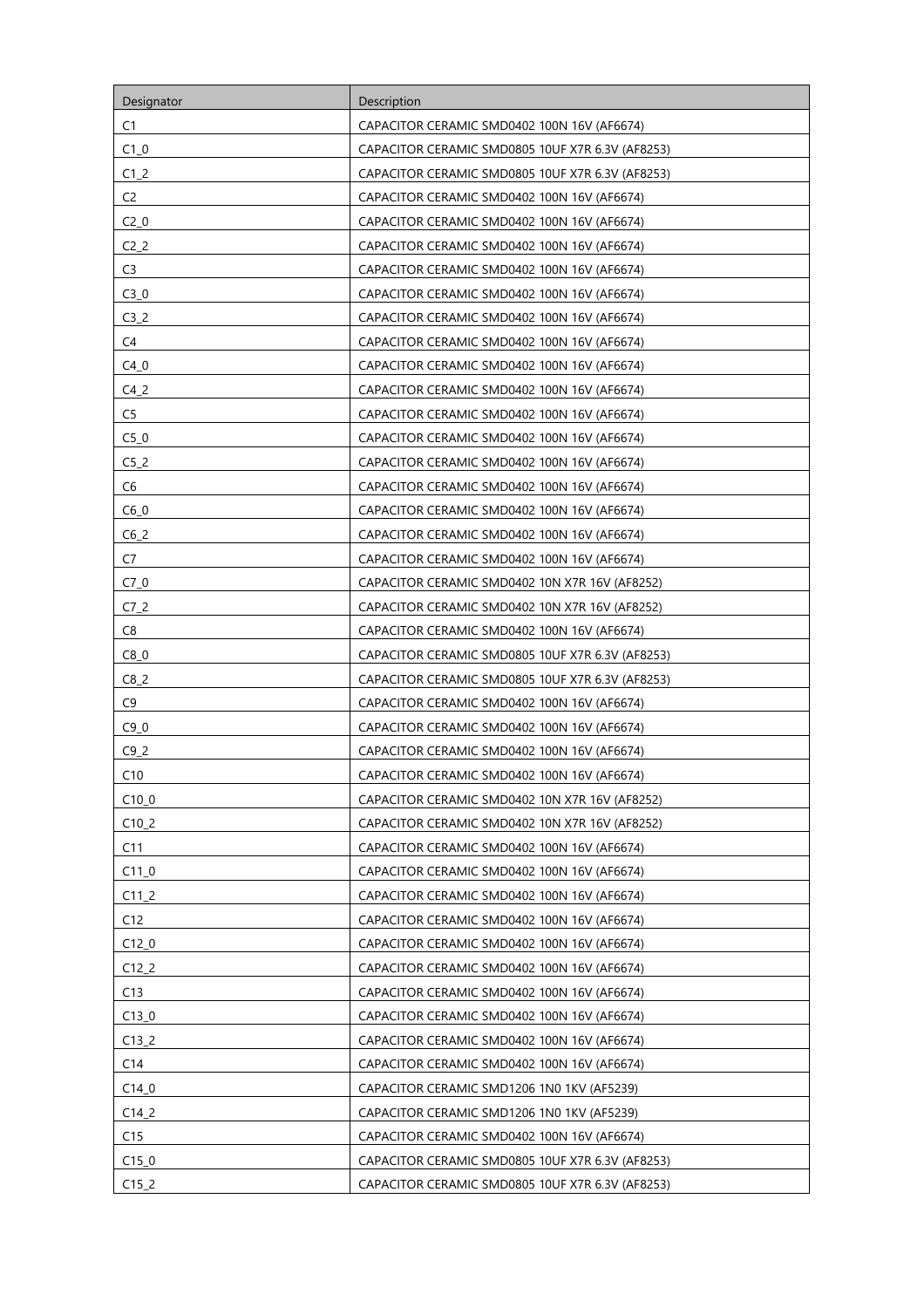| C16                | CAPACITOR CERAMIC SMD0402 100N 16V (AF6674)      |
|--------------------|--------------------------------------------------|
| $C16$ <sup>0</sup> | CAPACITOR CERAMIC SMD0402 1N X7R 16V (AF8251)    |
| $C16_2$            | CAPACITOR CERAMIC SMD0402 1N X7R 16V (AF8251)    |
| C17                | CAPACITOR CERAMIC SMD0402 100N 16V (AF6674)      |
| C17 <sub>0</sub>   | CAPACITOR CERAMIC SMD0402 100N 16V (AF6674)      |
| $C17-2$            | CAPACITOR CERAMIC SMD0402 100N 16V (AF6674)      |
| C18                | CAPACITOR CERAMIC SMD0402 100N 16V (AF6674)      |
| C180               | CAPACITOR CERAMIC SMD0402 100N 16V (AF6674)      |
| C18 <sub>2</sub>   | CAPACITOR CERAMIC SMD0402 100N 16V (AF6674)      |
| C19                | CAPACITOR CERAMIC SMD0402 100N 16V (AF6674)      |
| C <sub>20</sub>    | CAPACITOR CERAMIC SMD0402 100N 16V (AF6674)      |
| C <sub>21</sub>    | CAPACITOR CERAMIC SMD0402 100N 16V (AF6674)      |
| C <sub>22</sub>    | CAPACITOR CERAMIC SMD0402 100N 16V (AF6674)      |
| C <sub>23</sub>    | CAPACITOR CERAMIC SMD0402 100N 16V (AF6674)      |
| C <sub>24</sub>    | CAPACITOR CERAMIC SMD0402 100N 16V (AF6674)      |
| C <sub>25</sub>    | CAPACITOR CERAMIC SMD0402 100N 16V (AF6674)      |
| C26                | CAPACITOR CERAMIC SMD0402 100N 16V (AF6674)      |
| C <sub>28</sub>    | CAPACITOR CERAMIC SMD0402 100N 16V (AF6674)      |
| C <sub>29</sub>    | CAPACITOR CERAMIC SMD0402 100N 16V (AF6674)      |
| C30                | CAPACITOR CERAMIC SMD0402 100N 16V (AF6674)      |
| C <sub>31</sub>    | CAPACITOR CERAMIC SMD0402 100N 16V (AF6674)      |
| C32                | CAPACITOR CERAMIC SMD0402 100N 16V (AF6674)      |
| C <sub>33</sub>    | CAPACITOR CERAMIC SMD0402 100N 16V (AF6674)      |
| C <sub>34</sub>    | CAPACITOR CERAMIC SMD0402 100N 16V (AF6674)      |
| C <sub>35</sub>    | CAPACITOR CERAMIC SMD0402 100N 16V (AF6674)      |
| C36                | CAPACITOR CERAMIC SMD0402 100N 16V (AF6674)      |
| C <sub>37</sub>    | CAPACITOR CERAMIC SMD0402 100N 16V (AF6674)      |
| C38                | CAPACITOR CERAMIC SMD0402 100N 16V (AF6674)      |
| C <sub>39</sub>    | CAPACITOR CERAMIC SMD0402 100N 16V (AF6674)      |
| C79                | CAPACITOR CERAMIC SMD1210 1U 50V (AF5885)        |
| C80                | CAPACITOR ELECTROLYTIC SMD 100uF 50V (AF5734)    |
| C81                | CAPACITOR ELECTROLYTIC SMD 100uF 50V (AF5734)    |
| C82                | CAPACITOR CERAMIC SMD1210 1U 50V (AF5885)        |
| C83                | CAPACITOR CERAMIC SMD0402 10N X7R 16V (AF8252)   |
| C84                | CAPACITOR CERAMIC SMD0805 10UF X7R 6.3V (AF8253) |
| C85                | CAPACITOR CERAMIC SMD0805 10UF X7R 6.3V (AF8253) |
| C86                | CAPACITOR CERAMIC SMD0402 100N 16V (AF6674)      |
| C87                | CAPACITOR CERAMIC SMD0402 100N 16V (AF6674)      |
| C88                | CAPACITOR CERAMIC SMD0402 100N 16V (AF6674)      |
| C89                | CAPACITOR CERAMIC SMD0402 1N X7R 16V (AF8251)    |
| C90                | CAPACITOR CERAMIC SMD0402 100N 16V (AF6674)      |
| C91                | CAPACITOR CERAMIC SMD0402 100N 16V (AF6674)      |
| C92                | CAPACITOR CERAMIC SMD0805 10UF X7R 6.3V (AF8253) |
| C93                | CAPACITOR CERAMIC SMD0805 10UF X7R 6.3V (AF8253) |
| C94                | CAPACITOR ELECTROLYTIC SMD 47uF 6.3V (AF5886)    |
| C95                | CAPACITOR CERAMIC SMD0805 10UF X7R 6.3V (AF8253) |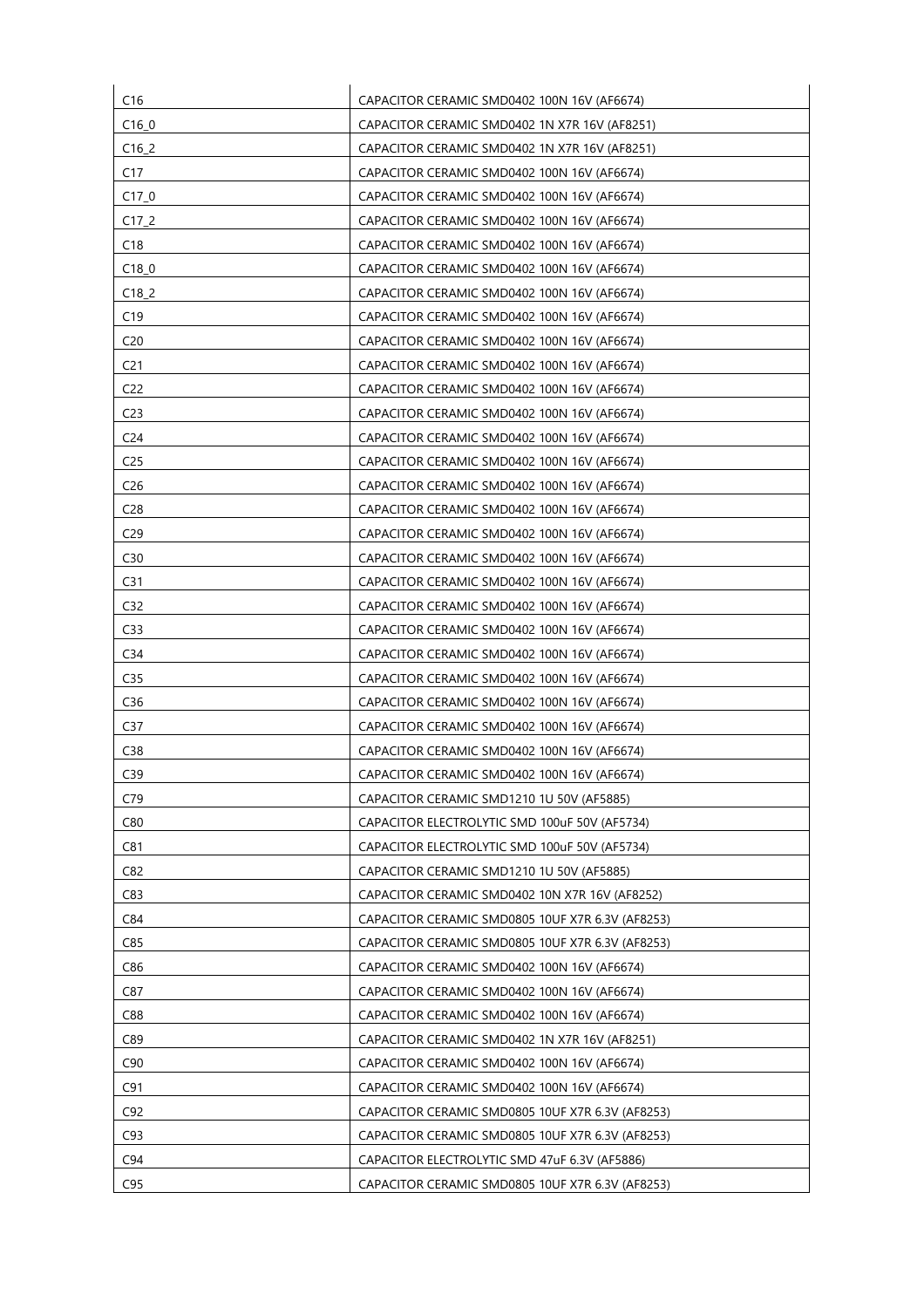| C96             | CAPACITOR CERAMIC SMD0402 100N 16V (AF6674)                |
|-----------------|------------------------------------------------------------|
| C97             | CAPACITOR CERAMIC SMD0805 10UF X7R 6.3V (AF8253)           |
| C98             | CAPACITOR CERAMIC SMD0402 100N 16V (AF6674)                |
| $CN1_1$         | RJ45 XLR NEUTRIC NE8FBH (AL5821)                           |
| $CN1_2$         | RJ45 XLR NEUTRIC NE8FBH (AL5821)                           |
| CN <sub>2</sub> | Connector IDC, Molex Type 0.1" Pitch SIL 6 pins (AL4304)   |
| CN <sub>6</sub> | CONN 6 PIN POWER 5A LCK (AL8647)                           |
| CN <sub>7</sub> | Connector Molex Type 0.1" Pitch 17x2 pins FEM KEY (AL7510) |
| CN <sub>8</sub> | Connector Molex Type 0.1" Pitch 17x2 pins FEM KEY (AL7510) |
| D1              | DIODE SCHOTTKY SMD ONSEMI MBRA130LT3 1A 30V (AE5004)       |
| D <sub>2</sub>  | DIODE SCHOTTKY SMD ONSEMI MBRA130LT3 1A 30V (AE5004)       |
| D3              | DIODE SCHOTTKY SMD ONSEMI MBRA130LT3 1A 30V (AE5004)       |
| JP1             | JUMP 2 OPTION LINK (AL8068)                                |
| $L1_0$          | FERRITE BEAD SMD1206 (AF2996)                              |
| $L1_2$          | FERRITE BEAD SMD1206 (AF2996)                              |
| $L2_0$          | FERRITE BEAD SMD1206 (AF2996)                              |
| $L2_2$          | FERRITE BEAD SMD1206 (AF2996)                              |
| $L3_0$          | XFRMR PULSE 10/100 1183 (AM7439)                           |
| $L3_2$          | XFRMR PULSE 10/100 1183 (AM7439)                           |
| L8              | INDUCTOR COILCRAFT MSS1038-223ML 22UH (AM8646)             |
| L9              | FERRITE BEAD SMD1206 (AF2996)                              |
| $LD0_1$         | LED CYL SUN 3mm CLEAR BI-COL RED/YEL (AE8542)              |
| LD1             | LED SMD SUN 1106 BLUE (AE6929)                             |
| LD1_1           | LED CYL SUN 3mm CLEAR BI-COL RED/YEL (AE8542)              |
| Q <sub>1</sub>  | CAPACITOR POLYESTER 100NF 63V 10% (AF0571)                 |
| $Q1_0$          | TRANSISTOR PNP 2N4403 (AE0273)                             |
| $Q1_2$          | TRANSISTOR PNP 2N4403 (AE0273)                             |
| Q <sub>2</sub>  | CAPACITOR POLYESTER 100NF 63V 10% (AF0571)                 |
| R1              | RESISTOR CARBON SMD0402 47R 1% (AC7281)                    |
| R <sub>2</sub>  | RESISTOR CARBON SMD0402 47R 1% (AC7281)                    |
| $R2_0$          | RESISTOR CARBON SMD0402 49R9 1% (AC7357)                   |
| $R2_1$          | RESISTOR CARBON SMD0805 68R 5% (AC4101)                    |
| $R2_2$          | RESISTOR CARBON SMD0402 49R9 1% (AC7357)                   |
| R3              | RESISTOR CARBON SMD0402 47R 1% (AC7281)                    |
| R3_0            | RESISTOR CARBON SMD0402 49R9 1% (AC7357)                   |
| $R3_2$          | RESISTOR CARBON SMD0402 49R9 1% (AC7357)                   |
| R4              | RESISTOR CARBON SMD0402 47R 1% (AC7281)                    |
| R4_0            | RESISTOR CARBON SMD0805 68R 5% (AC4101)                    |
| R <sub>5</sub>  | RESISTOR CARBON SMD0402 47R 1% (AC7281)                    |
| R5_0            | RESISTOR CARBON SMD0402 49R9 1% (AC7357)                   |
| R5_2            | RESISTOR CARBON SMD0402 49R9 1% (AC7357)                   |
| R6              | RESISTOR CARBON SMD0402 47R 1% (AC7281)                    |
| R6_0            | RESISTOR CARBON SMD0402 49R9 1% (AC7357)                   |
| R6_2            | RESISTOR CARBON SMD0402 49R9 1% (AC7357)                   |
| R7              | RESISTOR CARBON SMD0402 47R 1% (AC7281)                    |
| R7_0            | RESISTOR CARBON SMD0805 2K0 5% (AC4694)                    |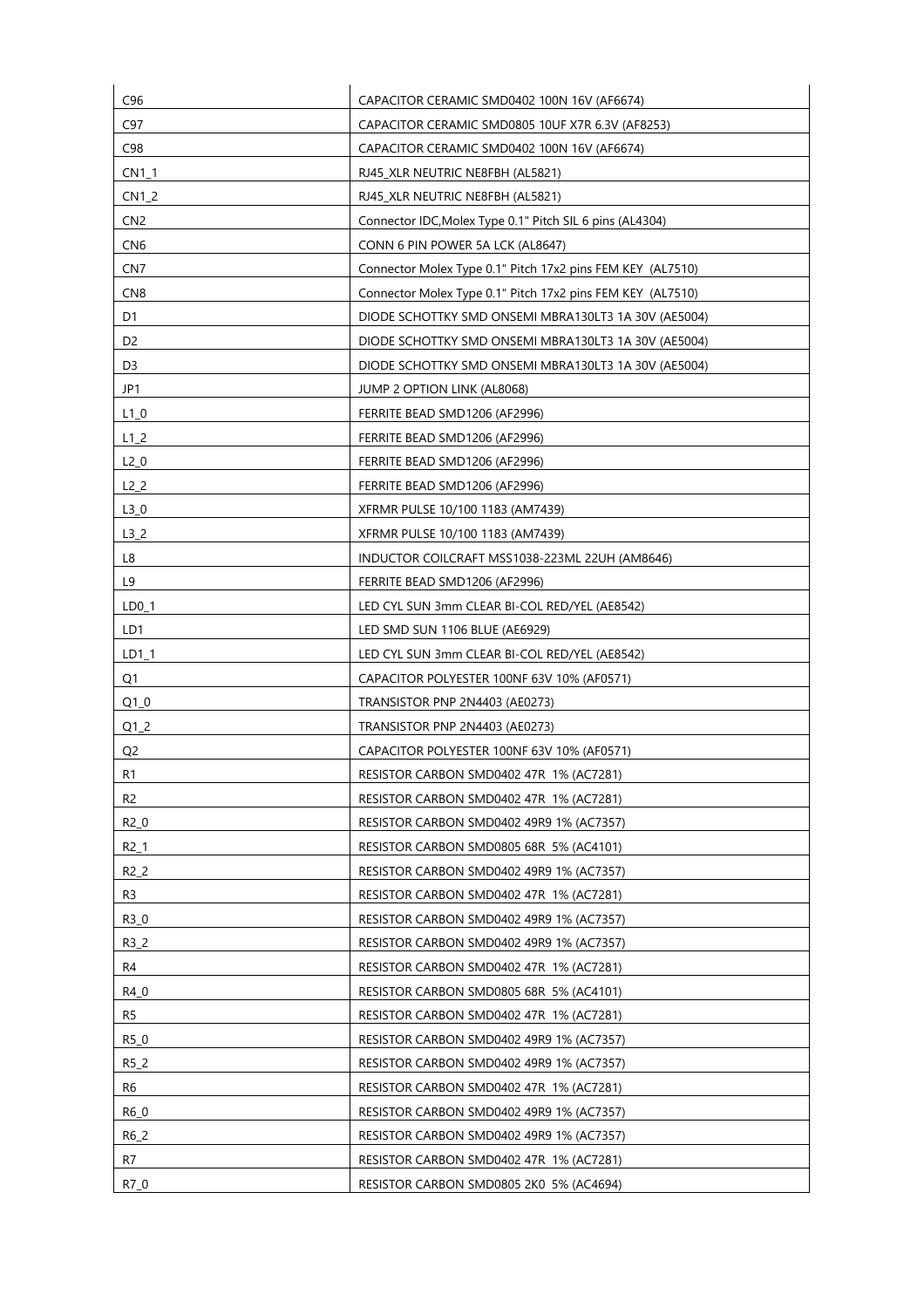| R7_2               | RESISTOR CARBON SMD0805 2K0 5% (AC4694)     |
|--------------------|---------------------------------------------|
| R <sub>8</sub>     | RESISTOR CARBON SMD0402 22R 1% (AC7352)     |
| R8_0               | RESISTOR CARBON SMD0402 49R9 1% (AC7357)    |
| R8_2               | RESISTOR CARBON SMD0402 49R9 1% (AC7357)    |
| R <sub>9</sub>     | RESISTOR CARBON SMD0402 68R 1% (AC7354)     |
| R9 0               | RESISTOR CARBON SMD0402 49R9 1% (AC7357)    |
| R9_2               | RESISTOR CARBON SMD0402 49R9 1% (AC7357)    |
| R <sub>10</sub>    | RESISTOR CARBON SMD0402 68R 1% (AC7354)     |
| R <sub>10</sub> 0  | RESISTOR CARBON SMD0402 49R9 1% (AC7357)    |
| R <sub>10</sub> _2 | RESISTOR CARBON SMD0402 49R9 1% (AC7357)    |
| R11                | RESISTOR CARBON SMD0402 10K 1% (AC7359)     |
| R11_0              | RESISTOR CARBON SMD0402 49R9 1% (AC7357)    |
| R <sub>11_2</sub>  | RESISTOR CARBON SMD0402 49R9 1% (AC7357)    |
| R <sub>12</sub>    | RESISTOR CARBON SMD0402 68R 1% (AC7354)     |
| R <sub>12</sub> 0  | RESISTOR METAL FILM SMD0805 75R 1% (AC5416) |
| R <sub>12</sub> 2  | RESISTOR METAL FILM SMD0805 75R 1% (AC5416) |
| R13                | RESISTOR CARBON SMD0402 68R 1% (AC7354)     |
| R130               | RESISTOR METAL FILM SMD0805 75R 1% (AC5416) |
| R <sub>13</sub> 2  | RESISTOR METAL FILM SMD0805 75R 1% (AC5416) |
| R <sub>14</sub>    | RESISTOR CARBON SMD0402 10K 1% (AC7359)     |
| R <sub>14</sub> _0 | RESISTOR METAL FILM SMD0805 75R 1% (AC5416) |
| R <sub>14</sub> 2  | RESISTOR METAL FILM SMD0805 75R 1% (AC5416) |
| R <sub>15</sub>    | RESISTOR CARBON SMD0402 10K 1% (AC7359)     |
| R <sub>16</sub>    | RESISTOR CARBON SMD0402 68R 1% (AC7354)     |
| R <sub>17</sub>    | RESISTOR CARBON SMD0402 68R 1% (AC7354)     |
| R <sub>18</sub>    | RESISTOR CARBON SMD0402 10K 1% (AC7359)     |
| R <sub>19</sub>    | RESISTOR CARBON SMD0402 10K 1% (AC7359)     |
| R <sub>24</sub>    | RESISTOR CARBON SMD0402 68R 1% (AC7354)     |
| R <sub>26</sub>    | RESISTOR CARBON SMD0402 68R 1% (AC7354)     |
| R29                | RESISTOR CARBON SMD0402 47R 1% (AC7281)     |
| R30                | RESISTOR CARBON SMD0402 47R 1% (AC7281)     |
| R31                | RESISTOR CARBON SMD0402 47R 1% (AC7281)     |
| R32                | RESISTOR SMD NOT FITTED 0402                |
| R33                | RESISTOR CARBON SMD0402 47R 1% (AC7281)     |
| R34                | RESISTOR SMD NOT FITTED 0402                |
| R35                | RESISTOR CARBON SMD0805 220R 5% (AC0368)    |
| R36                | RESISTOR CARBON SMD0402 47R 1% (AC7281)     |
| R37                | RESISTOR CARBON SMD0402 47R 1% (AC7281)     |
| R38                | RESISTOR CARBON SMD0402 47R 1% (AC7281)     |
| R39                | RESISTOR CARBON SMD0402 47R 1% (AC7281)     |
| R40                | RESISTOR CARBON SMD0402 47R 1% (AC7281)     |
| R41                | RESISTOR CARBON SMD0402 47R 1% (AC7281)     |
| R42                | RESISTOR CARBON SMD0402 47R 1% (AC7281)     |
| R43                | RESISTOR CARBON SMD0402 33R 1% (AC7353)     |
| R44                | RESISTOR CARBON SMD0402 1K0 1% (AC7404)     |
| R45                | RESISTOR CARBON SMD0402 4K7 1% (AC7358)     |